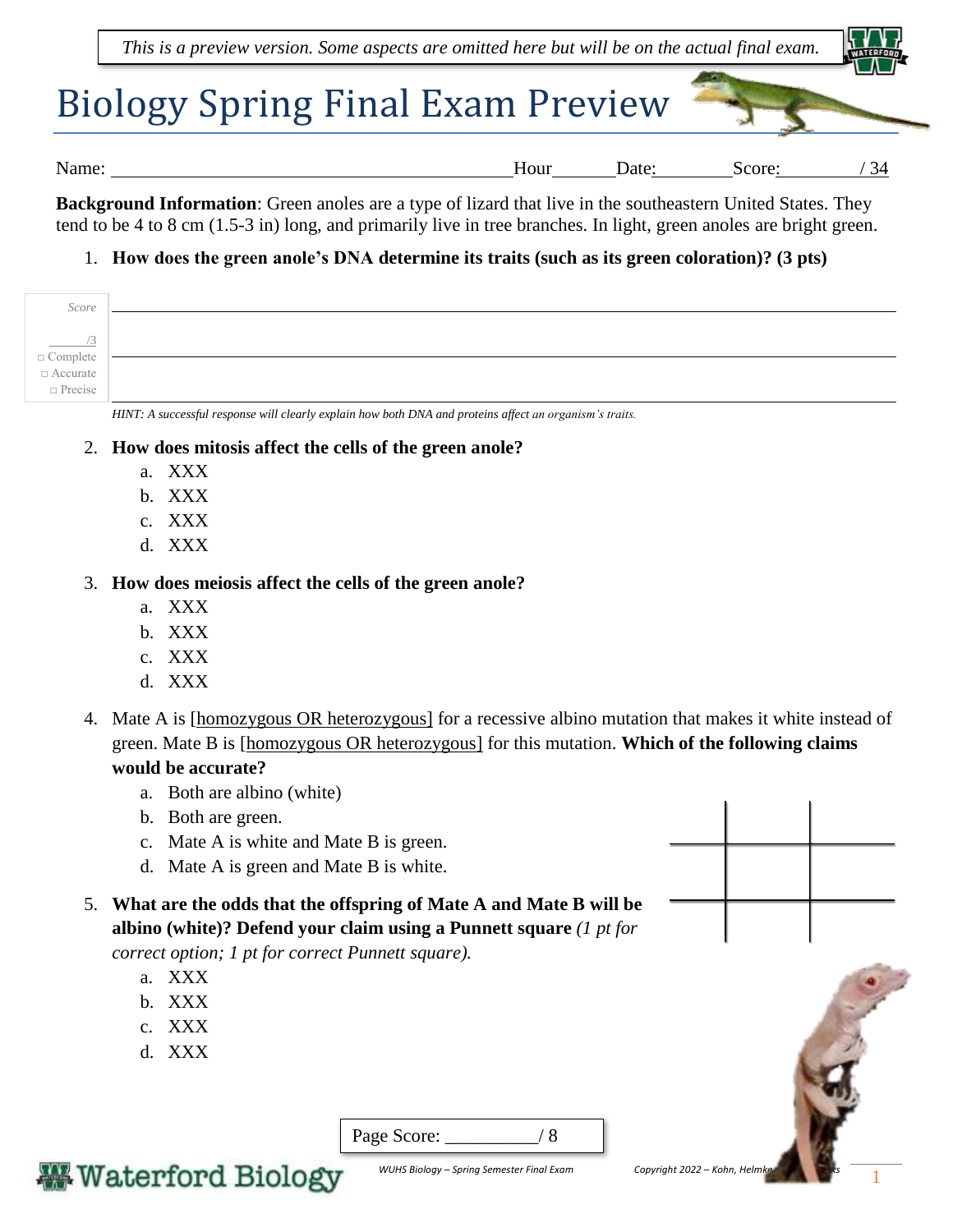

6. **How do cells use DNA to assemble proteins (such as the green pigment proteins in the green anole)? Summarize what occurs during transcription & translation in your response**. (3 pts)



*HINT: A successful response will clearly explain what occurs during transcription and translation within a cell.* 

7. This albino mutation is due to the substitution of one base for another in that specific gene. **Why would the entire trait change if only one base in the gene was changed?** (3 pts)

| Score                                                |  |
|------------------------------------------------------|--|
|                                                      |  |
| $\sqrt{2}$                                           |  |
| $\Box$ Complete<br>$\Box$ Accurate<br>$\Box$ Precise |  |
|                                                      |  |
|                                                      |  |

*HINT: How does changing one base in DNA affect codons, amino acids, and protein assembly? How does this change the protein's shape and function?* 

Tree Survival Beach Sand Survival Grassy Survival

Environmental Condtions

30.00% Researchers measured the  $\overline{\sigma}$ Annual Survivorship (% of Annual Survivorship (% 25.00% percentage of green and white anoles who survived over a period 20.00% of one year. They measured pop). 15.00% survivorship rates in three different 10.00% environments: *trees, sandy*  5.00% *beaches, and tall grass*. 0.00%

- 8. **Which of the following claims are fully supported by this data?** 
	- a. XXX
	- b. XXX
	- c. XXX
	- d. XXX

9. **Is this an example of natural selection and/or evolution?** Justify your claims with evidence. (3 pts)

| Score                           |                                                                                                                                                                                                                                                                                                                                                                                                                               |
|---------------------------------|-------------------------------------------------------------------------------------------------------------------------------------------------------------------------------------------------------------------------------------------------------------------------------------------------------------------------------------------------------------------------------------------------------------------------------|
|                                 |                                                                                                                                                                                                                                                                                                                                                                                                                               |
|                                 |                                                                                                                                                                                                                                                                                                                                                                                                                               |
| $\Box$ Complete $\Box$ Accurate |                                                                                                                                                                                                                                                                                                                                                                                                                               |
|                                 |                                                                                                                                                                                                                                                                                                                                                                                                                               |
| $\Box$ Precise                  |                                                                                                                                                                                                                                                                                                                                                                                                                               |
|                                 | $\frac{1}{2}$ , $\frac{1}{2}$ , $\frac{1}{2}$ , $\frac{1}{2}$ , $\frac{1}{2}$ , $\frac{1}{2}$ , $\frac{1}{2}$ , $\frac{1}{2}$ , $\frac{1}{2}$ , $\frac{1}{2}$ , $\frac{1}{2}$ , $\frac{1}{2}$ , $\frac{1}{2}$ , $\frac{1}{2}$ , $\frac{1}{2}$ , $\frac{1}{2}$ , $\frac{1}{2}$ , $\frac{1}{2}$ , $\frac{1$<br>range and the second contract of the second contract of the second contract of the second contract of the second |

*HINT: What is the difference between natural selection and evolution? How do we know when each is occurring?* 

Page Score: \_\_\_\_\_\_\_\_\_\_/ 10



Green Albino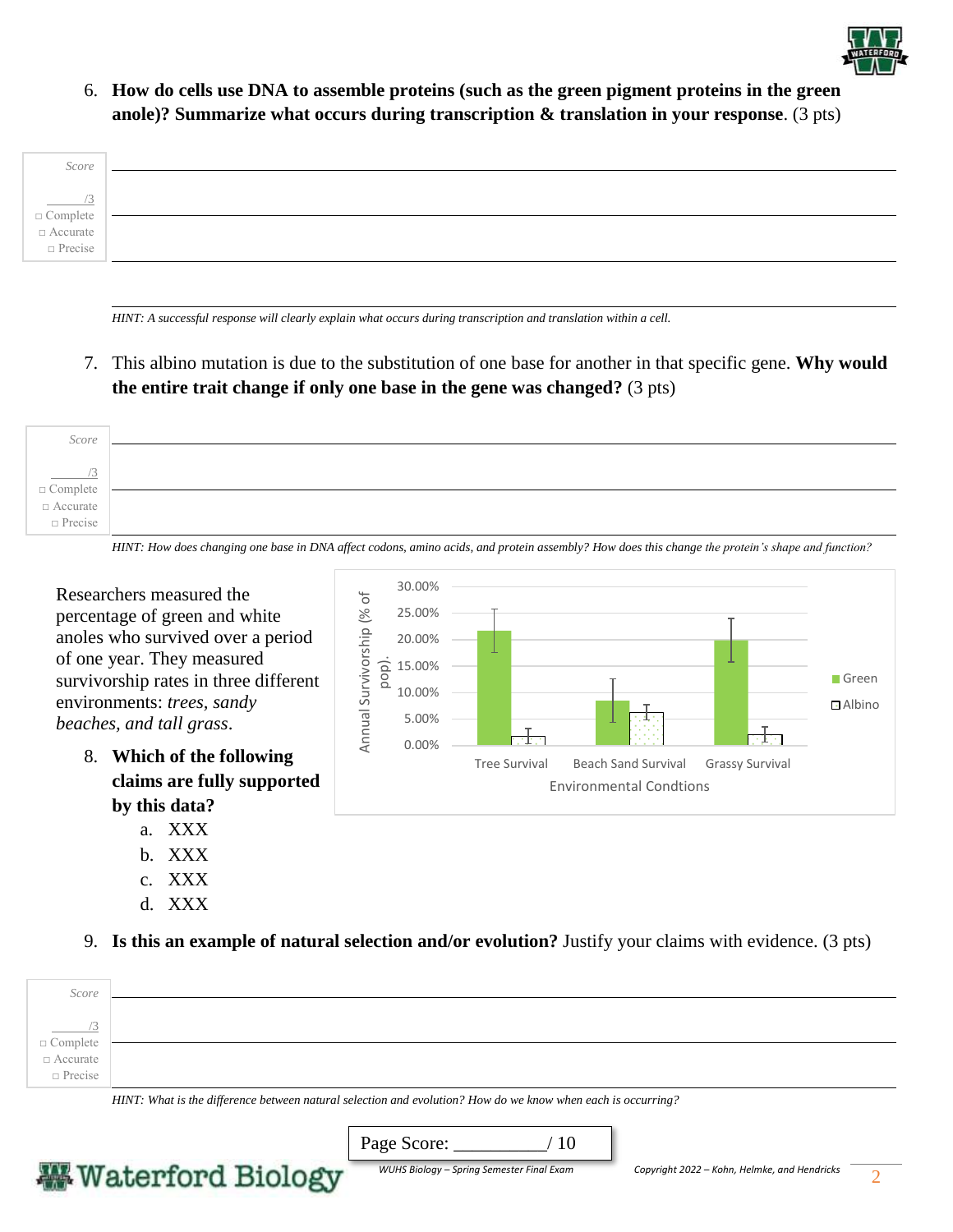



**Background**: Green anoles (*shown above*) are being displaced by a similar species of lizard from the Caribbean called the brown anole (*shown below*). They live in similar habitats and eat similar food as the green anoles. Brown anoles also eat the newly hatched babies of green anoles.

Scientists were unsure how the presence of the brown anoles would affect the green anoles. They predicted that the introduction of the brown anoles would increase the rate of change in the green anole's adaptations. They thought this because both the presence of the brown anoles would increase competition for food and survival.

To test this hypothesis, scientists introduced brown anoles to three islands. Next, they collected data on a) the average height at which green anoles were found in trees (perch height); b) the average size of the green anole's toe pads; and c) the average number of sticky scales on their feet. They then measured whether these traits changed in response to the introduction of the brown anole. The researcher's data is shown on the next page. *Use the information provided here to answer the questions below (1 pt each).*

| 15. What is their control?                                                              | <u> 1989 - Johann Stoff, amerikansk politiker (* 1908)</u> |                                              |  |
|-----------------------------------------------------------------------------------------|------------------------------------------------------------|----------------------------------------------|--|
| 16. What is something these researchers could do to improve the validity of their data? |                                                            |                                              |  |
|                                                                                         | Page Score: $\frac{1}{2}$ / 7                              |                                              |  |
| <b>Waterford Biology</b>                                                                | WUHS Biology - Spring Semester Final Exam                  | Copyright 2022 - Kohn, Helmke, and Hendricks |  |